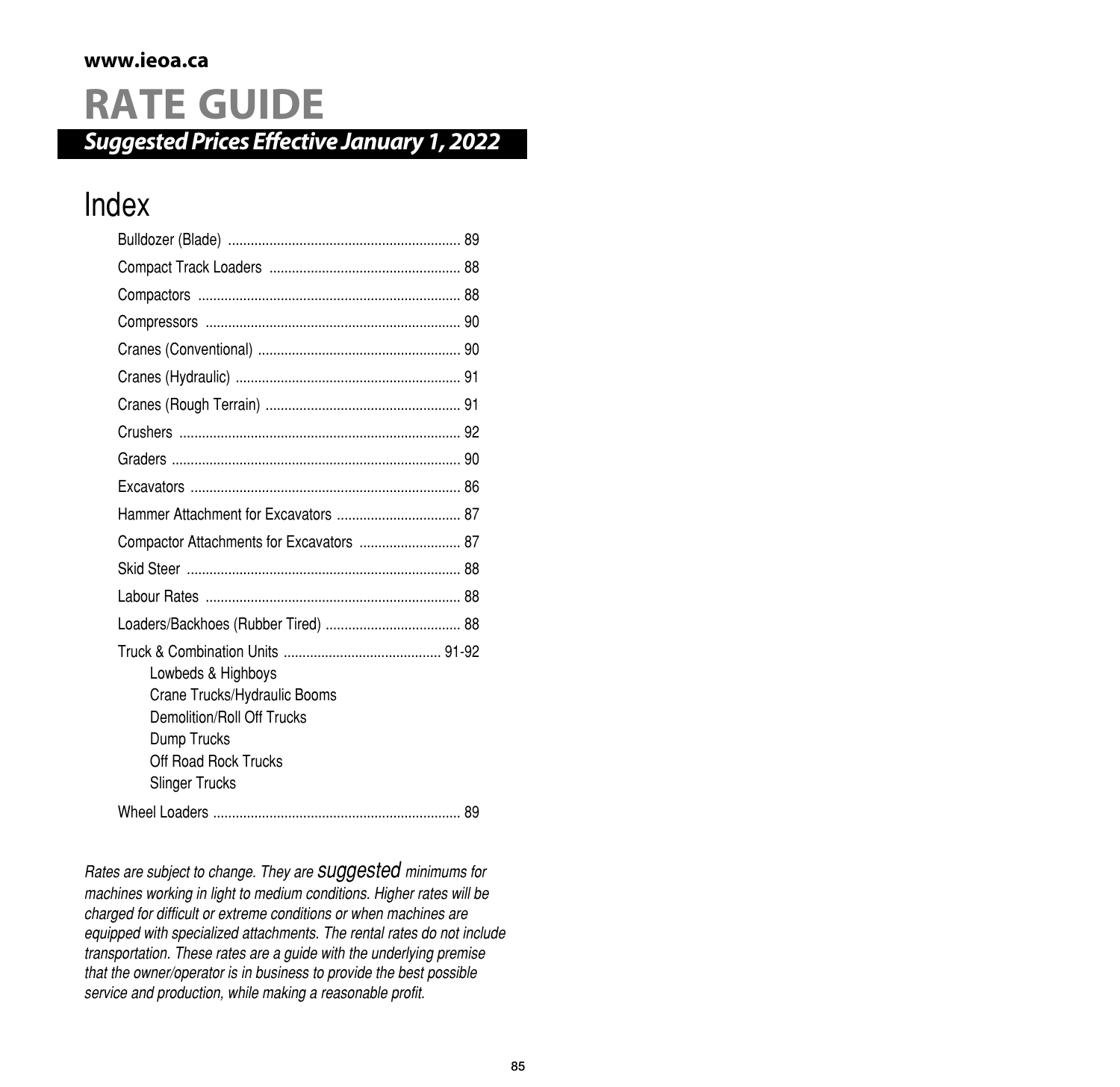# **Excavators**

**Rates shown are for working in light to medium conditions. Higher rates may be charged for extreme conditions or for outside of regular business hours. Rates may decrease for older machines.**

|            | WEIGHT                                                                        | <b>DIGGING BUCKET SIZE</b>                                                                                                             | <b>RATE/HR</b> |
|------------|-------------------------------------------------------------------------------|----------------------------------------------------------------------------------------------------------------------------------------|----------------|
| Class 1    | 3000 to 6000 lbs.<br>(1.4 tonnes to 2.75 tonnes)                              | $1/4$ yard                                                                                                                             | \$105          |
| Examples - |                                                                               | Bobcat 324 E26, Deere 17D, ZTS, Cat 301, Hitachi ZX17U                                                                                 |                |
| Class 2    | 6000 to 9000 lbs.<br>(2.75 tonnes to 4 tonnes)                                | $3/8$ yard                                                                                                                             | \$121          |
| Examples - | Deere 27D 35D, Hitachi ZX27U ZX35U<br>Cat 303.5, Bobcat E32 E35 331           |                                                                                                                                        |                |
| Class 3    | 9000 to 13,000 lbs.<br>(4 tonnes to 6 tonnes)                                 | $7/16$ yard                                                                                                                            | \$126          |
| Examples - | Deere 50D/G, Cat 304E 305E,<br>Hitachi ZX50U, Bobcat E42, E45, E50, E55       |                                                                                                                                        |                |
| Class 4    | 13,000 to 20,000 lbs.<br>(6 tonnes to 9.5 tonnes)                             | $1/2$ yard                                                                                                                             | \$134          |
| Examples - | Deere 80C 75G, Hitachi EX80, ZX75US<br>Cat 307C, 308E2, Bobcat E80, Volvo 8.8 |                                                                                                                                        |                |
| Class 5    | 20,000 to 30,000 lbs.<br>(9.5 tonnes to 14 tonnes)                            | $3/4$ yard                                                                                                                             | \$144          |
| Examples - |                                                                               | Deere 120D, Hitachi ZX120-5, Komatsu PC120, Cat 312E                                                                                   |                |
| Class 6    | 30,000 to 42,000 lbs.<br>(14 tonnes to 19 tonnes)                             | 7/8 yard                                                                                                                               | \$153          |
| Examples - |                                                                               | Deere 160G, 135G, Hitachi ZX 160, ZX135US<br>Komatsu, PC138USLC, Cat 314E CR, 315C, Volvo ECR145                                       |                |
| Class 7    | 42,000 to 52,000 lbs.<br>(20 tonnes to 23 tonnes)                             | 1 yard                                                                                                                                 | \$170          |
| Examples - |                                                                               | Cat 320E, 321D, Deere 200D, 210G, 225D, 245G<br>Hitachi ZX200, ZX210LC-5, Kobelco SK210,<br>Komatsu PC200 or PC228, Volvo EC210, EC235 |                |
| Class 8    | 52,000 to 58,000 lbs.<br>(23 tonnes to 26 tonnes)                             | $1-1/4$ yard                                                                                                                           | \$184          |
| Examples - | Volvo ECR235, EC240                                                           | Deere 240D, 245G, 250G, Komatsu PC220, PC240LC,<br>Cat 324D Hitachi ZX240, ZX245LC, ZX250LC-5,                                         |                |
| Class 9    | 58,000 to 66,000 lbs.<br>(26 tonnes to 30 tonnes)                             | $1-3/8$ yard                                                                                                                           | \$191          |
| Examples - | PC380, Volvo EC290, EC300, EC308                                              | Cat 325C, 329E, Deere 270D, 290G, 300G, 892,<br>Hitachi X270, ZX290LC, ZX300 Komatsu PC270, PC290,                                     |                |

#### Excavators continued......

|            | WEIGHT                                            | <b>DIGGING BUCKET SIZE</b>                                                                              | <b>RATE/HR</b> |
|------------|---------------------------------------------------|---------------------------------------------------------------------------------------------------------|----------------|
| Class 10   | 66,000 to 79,000 lbs.<br>(30 tonnes to 36 tonnes) | $1-1/2$ yard                                                                                            | \$214          |
| Examples - |                                                   | Deere 350D, 350G, Cat 330D, 336F, Hitachi ZX350-5, ZX345,<br>Komatsu PC360LC, Volvo EC305, EC330, EC350 |                |
| Class 11   | 79,000 to 96,000lbs<br>(37 tonnes to 43 tonnes)   | 2 yard                                                                                                  | \$241          |
| Examples - | PC390                                             | Deere 380G, Hitachi ZX380, Volvo EC380, Komatsu                                                         |                |
| Class 12   | 96,000 to 102,999lbs<br>(43 tonnes to 46 tonnes)  | $21/4$ yard                                                                                             | \$296          |
| Examples - | Cat 345D, 349F, Komatsu PC490                     | Deere 450D, 470G, Hitachi ZX450, ZX470LC-5                                                              |                |

### Hammer Attachment for Excavators

| <b>AVERAGE</b><br><b>WEIGHT (lbs)</b> | <b>ENERGY CLASS</b><br>(ft-Ibs) | <b>EXCAVATOR WEIGHT</b><br>(lb) | <b>RATE/HR</b> |
|---------------------------------------|---------------------------------|---------------------------------|----------------|
| 1000                                  | 1100                            | 13000                           | \$82           |
| 1500                                  | 1600                            | 22000                           | \$95           |
| 2000                                  | 2200                            | 25000                           | \$106          |
| 3000                                  | 3300                            | 38000                           | \$116          |
| 4000                                  | 4400                            | 45000                           | \$130          |
| 5000                                  | 5500                            | 50000                           | \$140          |
| 6000                                  | 6600                            | 60000                           | \$153          |
| 7500                                  | 8100                            | 70000                           | \$164          |
| 9000                                  | 9600                            | 78000                           | \$175          |
| 10000                                 | 10600                           | 85000                           | \$188          |
| 11000                                 | 11600                           | 90000                           | \$199          |

# Compactor Attachments for Excavators

| WEIGHT                            | <b>RATE/HR</b> |
|-----------------------------------|----------------|
| 5 tonne (or Rubber Tired Backhoe) | \$35           |
| 7-10 tonne                        | \$43           |
| 20 tonne                          | \$58           |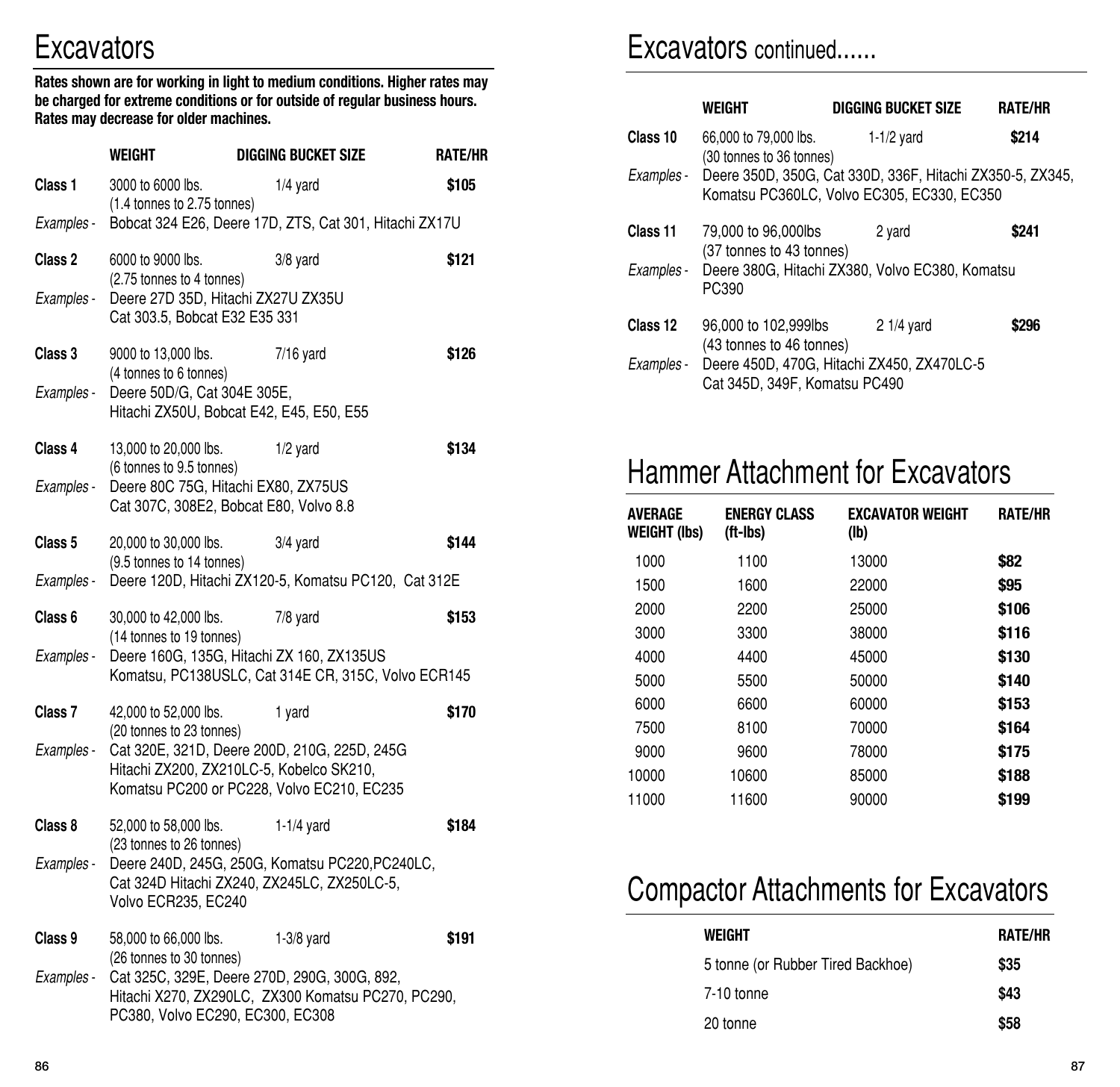### Skid Steer

#### **Machine supplied with front bucket only**

**- all attachments will be an add on to listed rates.**

| <b>BUCKET SIZE</b> | <b>HORSE POWER</b> | <b>FRONT END (BUCKET)</b><br>OPERATING LOAD | RATE/HR |
|--------------------|--------------------|---------------------------------------------|---------|
| 44-50"             | under 35 HP        | under 1,000 lbs.                            | \$83    |
| 68"                | $35 - 60$ HP       | 1.000 - 2.000 lbs.                          | \$92    |
| 74"                | $60 - 85$ HP       | 2,000 - 3,200 lbs.                          | \$106   |

### Labour

|           | RATE/HR |
|-----------|---------|
| Forman    | \$107   |
| Pipelayer | \$79    |
| Grademan  | \$79    |
| Labourer  | \$61    |
|           |         |

# Compact Track Loaders

| <b>BUCKET SIZE</b> | <b>HORSE POWER</b> | <b>FRONT END (BUCKET)</b><br>OPERATING LOAD | <b>RATE/HR</b> |
|--------------------|--------------------|---------------------------------------------|----------------|
| 44-50"             | under 41 HP        | under 1,100 lbs.                            | \$90           |
| 68-74"             | 41 - 75 HP         | 1,100 - 2,230 lbs.                          | \$109          |
| 74-80"             | 75 - 85 HP         | 2,230 - 3,000 lbs.                          | \$112          |
| 80-84"             | 85 - 99 HP         | 3,000 - 3,225 lbs.                          | \$115          |

*Some optional equipment: backhoe, sweeper, concrete/asphalt breaker, grinder and forks. Check with your IEOA member regarding surcharge rates for accessories.*

# Loader/Backhoe (Rubber Tired)

**Rate is based on a four wheel drive extendahoe machine with a four-in one front bucket, one trenching bucket and a clean-up bucket in good working order.**

|         | <b>HORSE POWER</b>                     | DIGGING DEPTH | RATE/HR |
|---------|----------------------------------------|---------------|---------|
| Class 1 | 80 to 100 HP                           | 18 feet       | \$123   |
| Class 2 | 100 to 108 HP                          | 19 feet 6 in  | \$139   |
|         | Deere 410J, K Case 590SM, SN, Cat 420D |               |         |

Deere 410J, K Case 590SM, SN, Cat 420D

# Bulldozer (Blade)

|         | WEIGHT               | <b>HORSE POWER</b> | RATE/HR |
|---------|----------------------|--------------------|---------|
| Class 1 | under 18,000 lbs.    | under 80 HP        | \$145   |
| Class 2 | 18,500 - 32,000 lbs. | 80 - 125 HP        | \$170   |
| Class 3 | 32,000 - 60,000 lbs. | 125 - 220 HP       | \$210   |
| Class 4 | 60,000 - 89,000 lbs. | 220 - 290 HP       | \$301   |
| Class 5 | over 90,000 lbs.     | over 290 HP        | POR*    |

**\* Price On Request**

### Wheel Loaders

|         | <b>BUCKET SIZE (STRUCK)</b> | <b>HORSE POWER</b> | <b>RATE/HR</b> |
|---------|-----------------------------|--------------------|----------------|
| Class 1 | under 1-3/4 yards           | under 90 HP        | \$136          |
| Class 2 | $2 - 2 - 1/2$ yards         | 90 - 130 HP        | \$153          |
| Class 3 | 3 yards                     | 130 - 150 HP       | \$185          |
| Class 4 | $3-1/2 - 4$ yards           | 150 - 200 HP       | \$202          |
| Class 5 | $4 - 1/2 - 5$ yards         | 200 - 250 HP       | \$237          |
| Class 6 | over 6 yards                | over 250 HP        | POR*           |

**\* Price On Request**

#### Vibratory Compactors Self Propelled Rubber & Steel

|         | OPERATING WEIGHT        | RATE/HR |
|---------|-------------------------|---------|
| Class 1 | up to 4.9 metric tonnes | \$136   |
| Class 2 | 5 - 7.9 metric tonnes   | \$145   |
| Class 3 | 8 - 11.9 metric tonnes  | \$163   |
| Class 4 | over 12 metric tonnes   | POR*    |

#### **\* Price On Request**

*Sheepfoot and Padfoot Drums are available for all classes. Check with your IEOA member for surcharge rates.*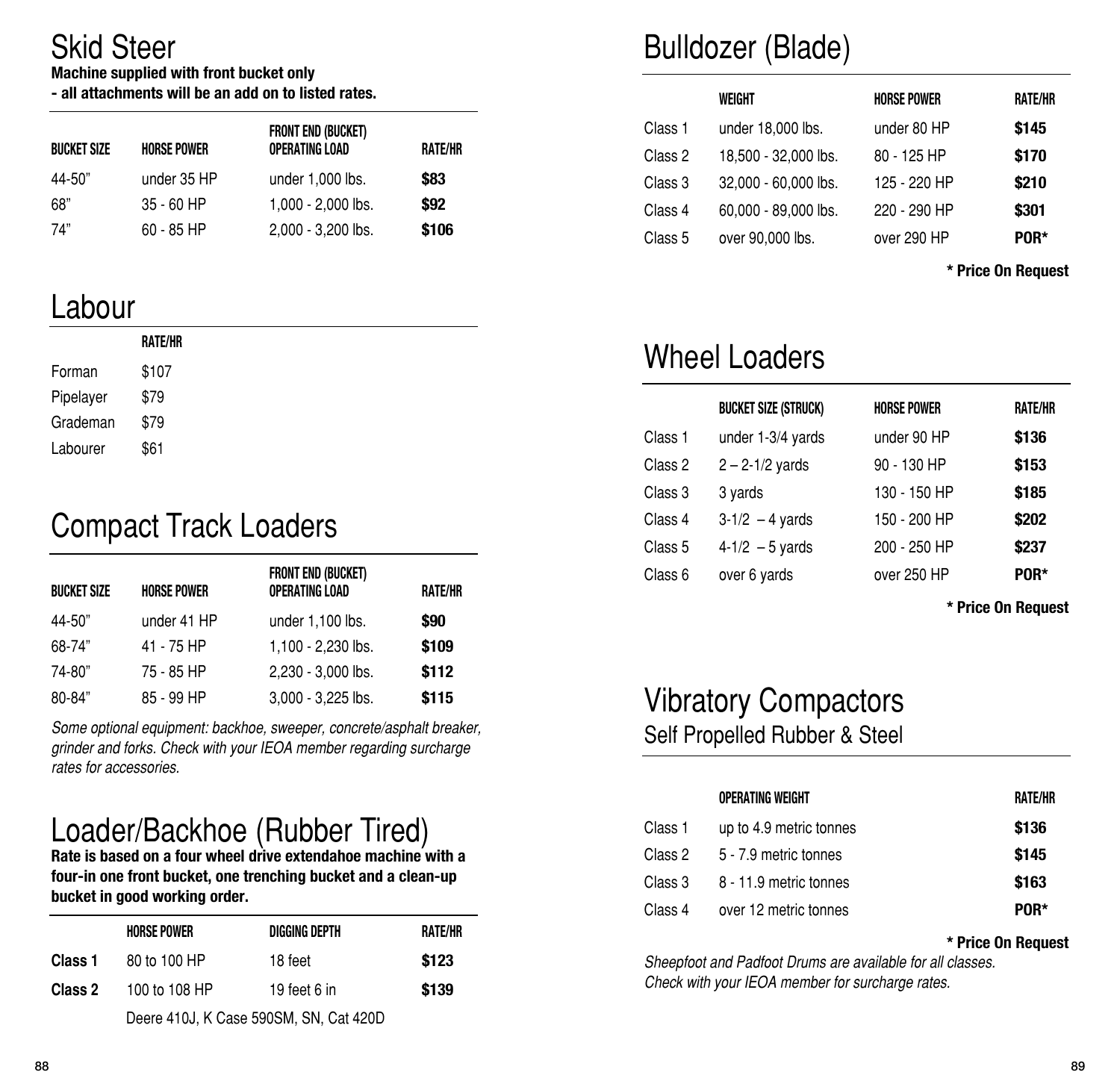### Graders

|         | <b>HORSE POWER</b> | RATE/HR |
|---------|--------------------|---------|
| Class 1 | under 80 HP        | \$136   |
| Class 2 | 85 - 90 HP         | \$153   |
| Class 3 | 125 - 135 HP       | \$163   |
| Class 4 | 135 - 150 HP       | \$185   |

*All wheel drive graders are subject to a surcharge. Check with your IEOA member for surcharge rates.*

#### Compressors (Rock Drilling & Blasting)

|                                                                                                |                                   | <b>RATE/HR</b> |
|------------------------------------------------------------------------------------------------|-----------------------------------|----------------|
| 250 CFM Compressor                                                                             | 1 driller<br>1 driller/powderman  | \$125<br>\$125 |
| (includes blaster's equipment and insurance)                                                   |                                   |                |
| 250 Compressor                                                                                 | 2 drillers<br>1 driller/powderman | S195<br>\$195  |
| (includes blaster's equipment and insurance)                                                   |                                   |                |
| Labourer or powderman assistant<br>One powderman, truck and equipment                          |                                   | \$72<br>\$125  |
| Commando 120 mini drill                                                                        |                                   | \$230          |
| Self-contained hydraulic drill - 15 - 17.5 kw<br>Self-contained hydraulic drill - 17.5 kw plus |                                   | \$313<br>\$373 |
| Compressor rental 250/800                                                                      |                                   | <b>POR*</b>    |
|                                                                                                | * Price On Reauest                |                |

#### Mobile & Track Cranes (Conventional)

| WEIGHT        | RATE/HR            |
|---------------|--------------------|
| 25 tons       | \$139              |
| 30 tons       | \$164              |
| 35 tons       | \$170              |
| 82 tons       | \$312              |
| 125 tons      | \$437              |
| over 125 tons | POR*               |
|               | * Price On Request |
|               |                    |

*There will be a surcharge for Trainee/Oiler when required.*

### Mobile & Track Cranes (Hydraulic)

| WEIGHT       | RATE/HR |
|--------------|---------|
| 18 tons      | \$170   |
| 22 tons      | \$188   |
| 30 tons      | \$199   |
| 35 tons      | \$212   |
| 40 tons      | \$223   |
| 50 tons      | \$270   |
| 60 tons      | \$292   |
| 65 tons      | \$305   |
| 80 tons      | \$329   |
| over 80 tons |         |
|              |         |

# Rough Terrain Cranes

| WEIGHT  | RATE/HR |
|---------|---------|
| 6 tons  | \$135   |
| 20 tons | \$182   |
| 40 tons | \$223   |

# Truck & Combination Units

#### **LOWBEDS & HIGHBOYS C/W TANDEM TRUCK**

| TYPE         | <b>RATE/HR</b>     |
|--------------|--------------------|
| 20 tons      | \$133              |
| 30 tons      | \$136              |
| 40 tons      | \$151              |
| 50 tons      | \$185              |
| Over 50 tons | POR*               |
| Pilot cars   | \$83 - \$89/ HR    |
|              | * Price On Request |

*Permits are extra to above rates. Booster axels and jeeps are available. Check with your IEOA member for surcharge rates.*

#### **CRANE TRUCKS/HYDRAULIC BOOMS**

| <b>TYPE</b>  | <b>RATE/HR</b> |
|--------------|----------------|
| 4-1/2 tons   | \$114          |
| $6-1/2$ tons | \$131          |
| 9 tons       | \$140          |
| 10 tons      | \$153          |
| 15 tons      | \$164          |
|              |                |

*Above rates vary from 20 foot flat bed to 45 foot trailer.*